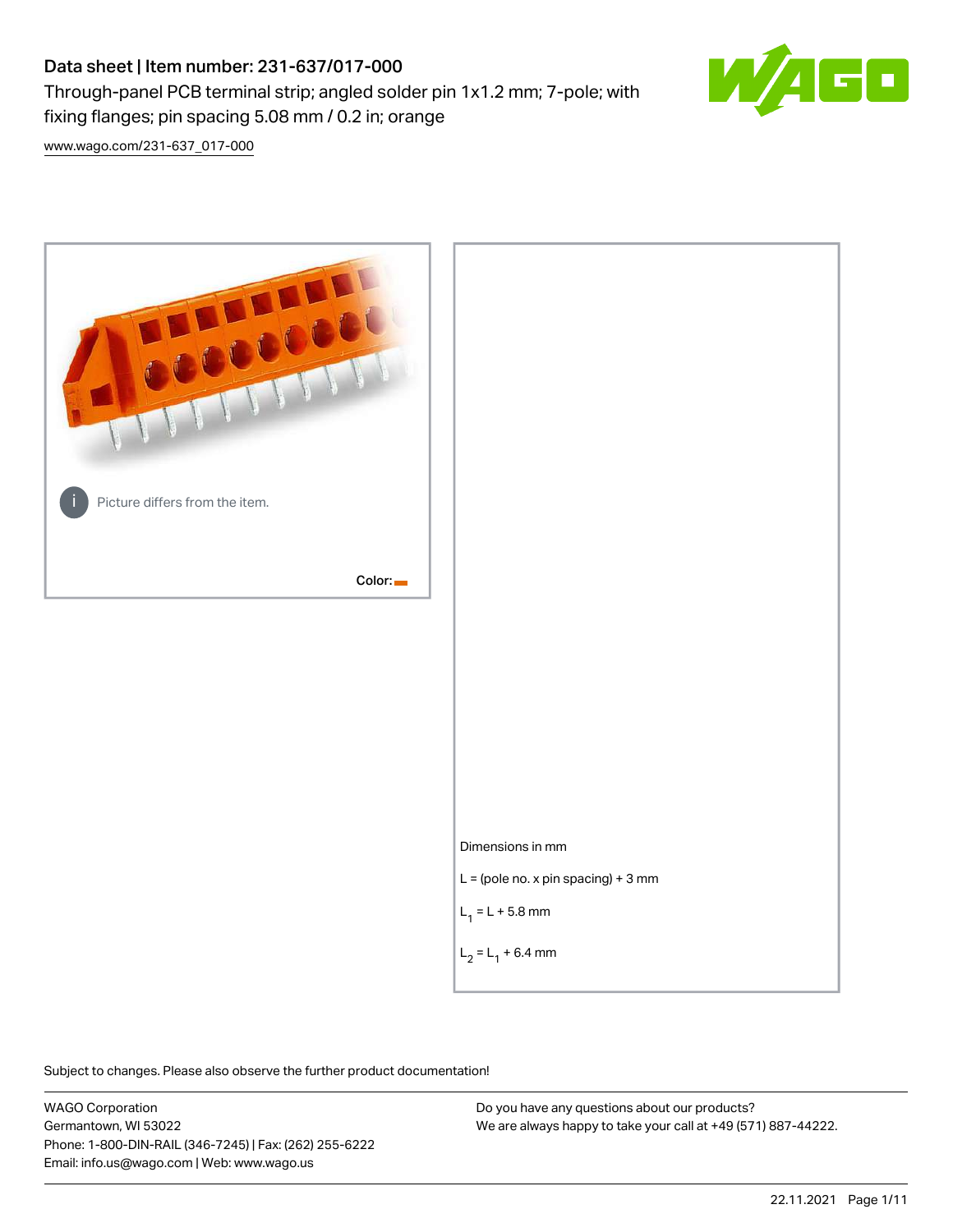

## Item description

- Feedthrough PCB terminal strips with screwdriver-actuated CAGE CLAMP $^\circ$  $\blacksquare$
- $\blacksquare$ With flanges for PCB or front-panel mounting – either flush with enclosure or protruding

# Data

| Variants:<br>Other pole numbers<br>Other colors<br>Direct marking<br>Versions without mounting flanges<br>Other versions (or variants) can be requested from WAGO Sales or<br>configured at https://configurator.wago.com/ |  |
|----------------------------------------------------------------------------------------------------------------------------------------------------------------------------------------------------------------------------|--|
|----------------------------------------------------------------------------------------------------------------------------------------------------------------------------------------------------------------------------|--|

# Electrical data

## IEC Approvals

| Ratings per                 | IEC/EN 60664-1                                                        |
|-----------------------------|-----------------------------------------------------------------------|
| Rated voltage (III / 3)     | 320 V                                                                 |
| Rated surge voltage (III/3) | 4 <sub>kV</sub>                                                       |
| Rated voltage (III/2)       | 320 V                                                                 |
| Rated surge voltage (III/2) | 4 <sub>kV</sub>                                                       |
| Nominal voltage (II/2)      | 630 V                                                                 |
| Rated surge voltage (II/2)  | 4 <sub>k</sub> V                                                      |
| Rated current               | 16A                                                                   |
| Legend (ratings)            | $(III / 2)$ $\triangle$ Overvoltage category III / Pollution degree 2 |

# UL Approvals

| Approvals per                  | UL 1059 |
|--------------------------------|---------|
| Rated voltage UL (Use Group B) | 300 V   |
| Rated current UL (Use Group B) | 15 A    |
| Rated voltage UL (Use Group C) | 150 V   |
| Rated current UL (Use Group C) | 15A     |
| Rated voltage UL (Use Group D) | 300 V   |
| Rated current UL (Use Group D) | 10 A    |

Subject to changes. Please also observe the further product documentation!

| <b>WAGO Corporation</b>                                | Do you have any questions about our products?                 |
|--------------------------------------------------------|---------------------------------------------------------------|
| Germantown, WI 53022                                   | We are always happy to take your call at +49 (571) 887-44222. |
| Phone: 1-800-DIN-RAIL (346-7245)   Fax: (262) 255-6222 |                                                               |
| Email: info.us@wago.com   Web: www.wago.us             |                                                               |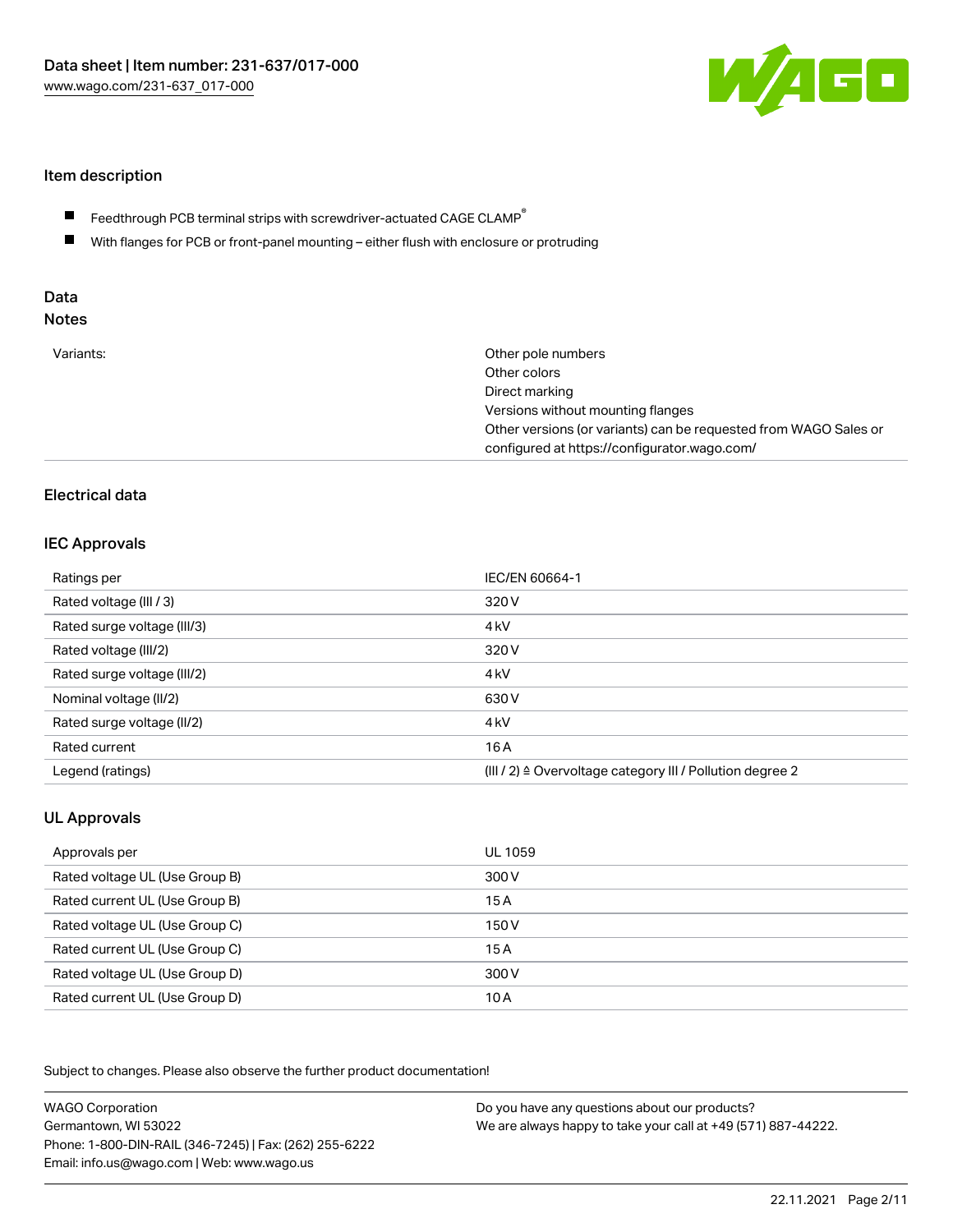

# CSA Approvals

| Approvals per                   | <b>CSA</b> |
|---------------------------------|------------|
| Rated voltage CSA (Use Group B) | 300 V      |
| Rated current CSA (Use Group B) | 15A        |
| Rated voltage CSA (Use Group C) | 150 V      |
| Rated current CSA (Use Group C) | 15A        |
| Rated voltage CSA (Use Group D) | 300 V      |
| Rated current CSA (Use Group D) | 10 A       |

#### Connection data

| Total number of connection points |  |
|-----------------------------------|--|
| Total number of potentials        |  |
| Number of connection types        |  |
| Number of levels                  |  |

#### Connection 1

| Connection technology                             | CAGE CLAMP <sup>®</sup>                 |
|---------------------------------------------------|-----------------------------------------|
| Actuation type                                    | Operating tool                          |
| Solid conductor                                   | $0.08$ 2.5 mm <sup>2</sup> / 28  14 AWG |
| Fine-stranded conductor                           | $0.08$ 2.5 mm <sup>2</sup> / 28  14 AWG |
| Fine-stranded conductor; with insulated ferrule   | $0.251.5$ mm <sup>2</sup>               |
| Fine-stranded conductor; with uninsulated ferrule | $0.252.5$ mm <sup>2</sup>               |
| Strip length                                      | $89$ mm / 0.31  0.35 inch               |
| Conductor connection direction to PCB             | 0°                                      |
| Number of poles                                   | 7                                       |
|                                                   |                                         |

## Physical data

| Pin spacing                          | 5.08 mm / 0.2 inch    |
|--------------------------------------|-----------------------|
| Width                                | 50.76 mm / 1.998 inch |
| Height                               | 19 mm / 0.748 inch    |
| Height from the surface              | 14.3 mm / 0.563 inch  |
| Depth                                | 19.1 mm / 0.752 inch  |
| Solder pin length                    | 4.7 mm                |
| Solder pin dimensions                | $0.8 \times 1.3$ mm   |
| Drilled hole diameter with tolerance | $1.8$ $(+0.1)$ mm     |

Subject to changes. Please also observe the further product documentation! Mechanical data

| <b>WAGO Corporation</b>                                | Do you have any questions about our products?                 |
|--------------------------------------------------------|---------------------------------------------------------------|
| Germantown, WI 53022                                   | We are always happy to take your call at +49 (571) 887-44222. |
| Phone: 1-800-DIN-RAIL (346-7245)   Fax: (262) 255-6222 |                                                               |
| Email: info.us@wago.com   Web: www.wago.us             |                                                               |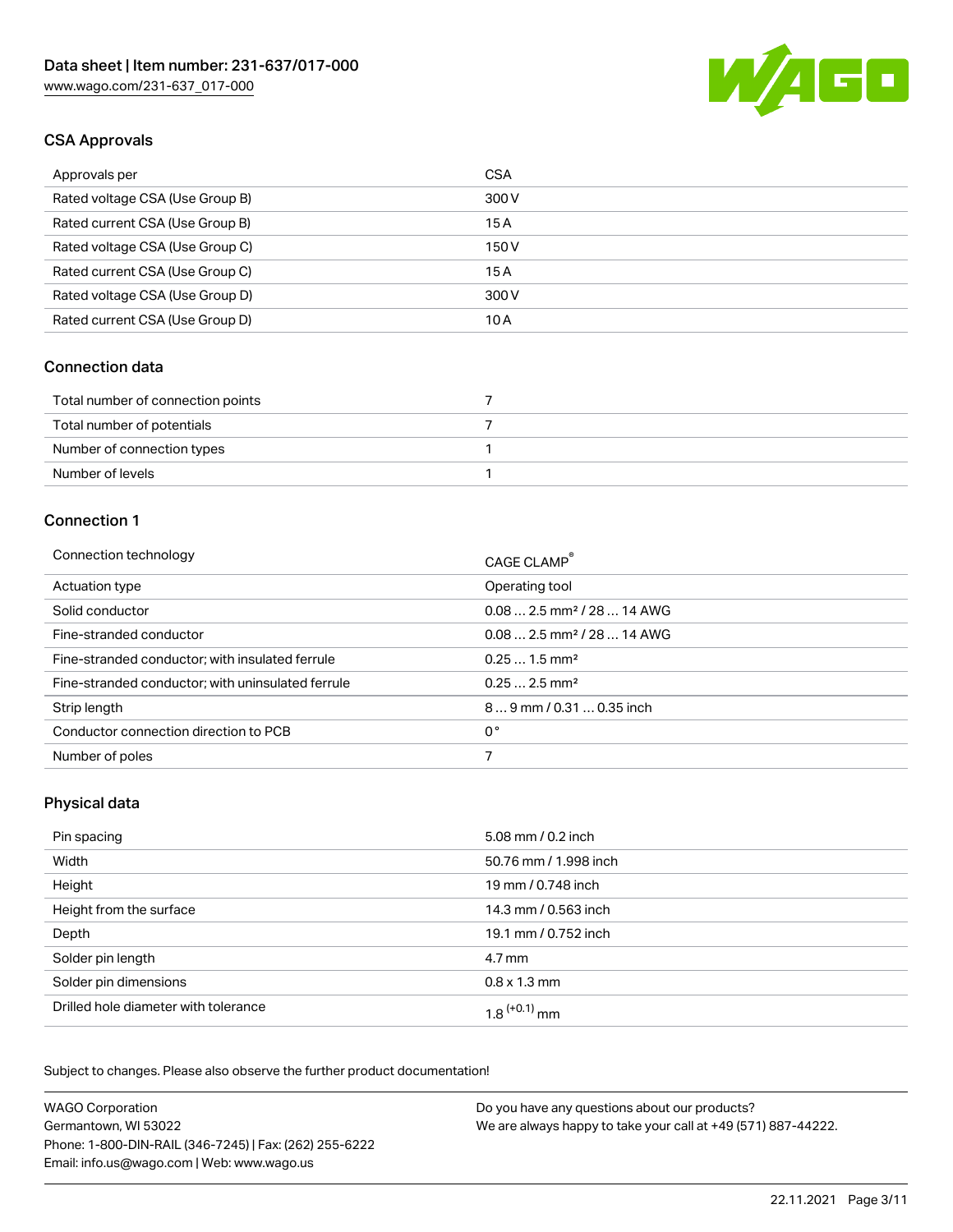

# Mechanical data

| Mounting type | Mounting flange       |
|---------------|-----------------------|
| Mounting type | Feed-through mounting |
|               | Panel mounting        |

# PCB contact

| PCB Contact                         | тнт                                      |
|-------------------------------------|------------------------------------------|
| Solder pin arrangement              | over the entire terminal strip (in-line) |
| Number of solder pins per potential |                                          |

### Material data

| Color                       | orange                                |
|-----------------------------|---------------------------------------|
| Material group              |                                       |
| Insulation material         | Polyamide (PA66)                      |
| Flammability class per UL94 | V <sub>0</sub>                        |
| Clamping spring material    | Chrome nickel spring steel (CrNi)     |
| Contact material            | Electrolytic copper $(E_{\text{Cl}})$ |
| Contact plating             | tin-plated                            |
| Fire load                   | $0.165$ MJ                            |
| Weight                      | 10.3 <sub>g</sub>                     |

# Environmental requirements

| Limit temperature range<br>. | +105 $^{\circ}$ C<br>-60 |  |
|------------------------------|--------------------------|--|
|------------------------------|--------------------------|--|

# Commercial data

| Product Group         | 3 (Multi Conn. System) |
|-----------------------|------------------------|
| PU (SPU)              | 50 Stück               |
| Packaging type        | box                    |
| Country of origin     | DE                     |
| <b>GTIN</b>           | 4044918283175          |
| Customs tariff number | 8536904000             |

## Approvals / Certificates

#### Country specific Approvals

|      |          |                                                                            | Certificate |  |
|------|----------|----------------------------------------------------------------------------|-------------|--|
| Logo | Approval | Additional Approval Text                                                   | name        |  |
|      |          | Subject to changes. Please also observe the further product documentation! |             |  |

| WAGO Corporation                                       | Do you have any questions about our products?                 |
|--------------------------------------------------------|---------------------------------------------------------------|
| Germantown. WI 53022                                   | We are always happy to take your call at +49 (571) 887-44222. |
| Phone: 1-800-DIN-RAIL (346-7245)   Fax: (262) 255-6222 |                                                               |
| Email: info.us@wago.com   Web: www.wago.us             |                                                               |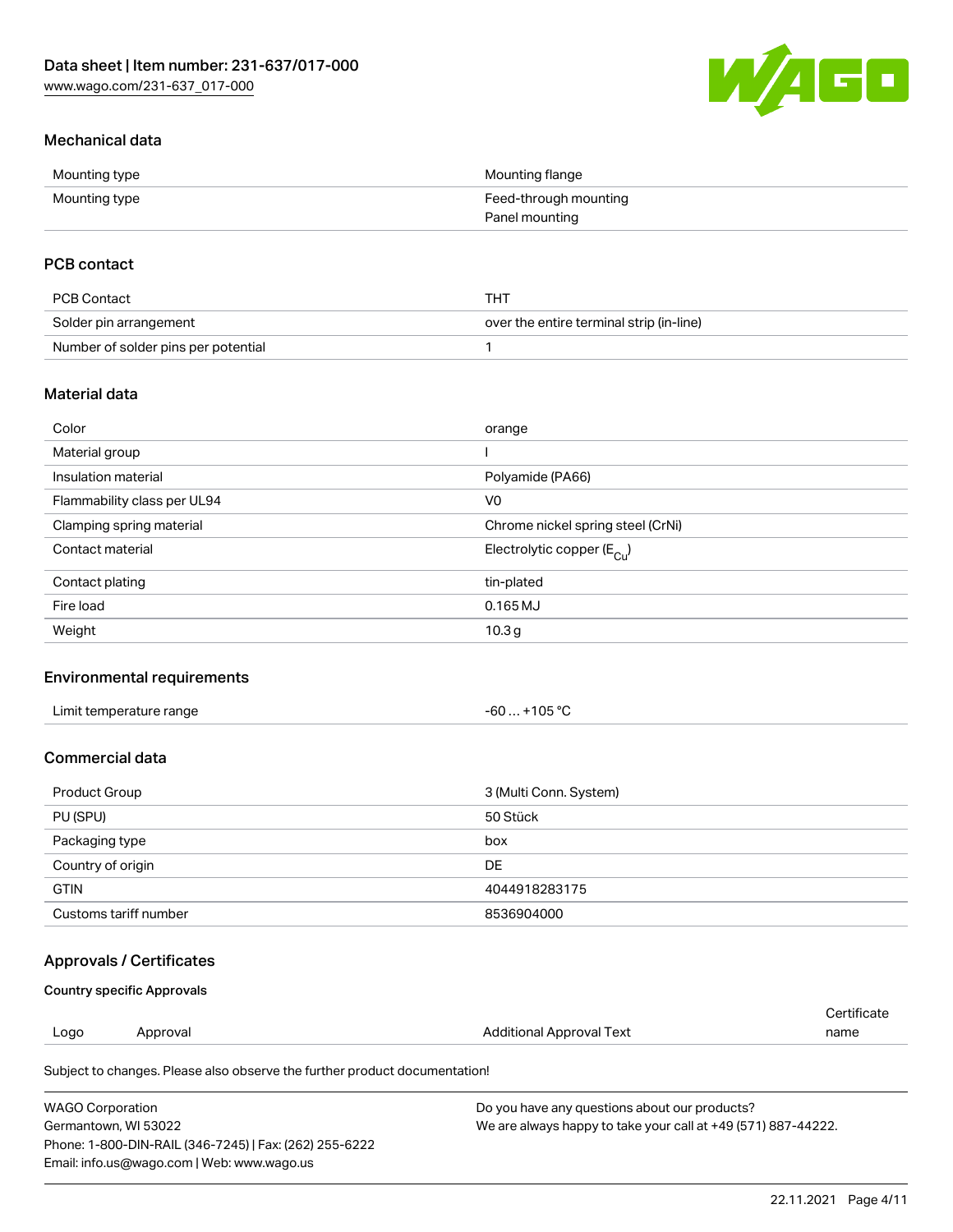[www.wago.com/231-637\\_017-000](http://www.wago.com/231-637_017-000)



| CВ<br><b>DEKRA Certification B.V.</b>        | IEC 61984         | NL-39756   |
|----------------------------------------------|-------------------|------------|
| <b>CSA</b><br>DEKRA Certification B.V.       | C <sub>22.2</sub> | 1466354    |
| <b>KEMA/KEUR</b><br>DEKRA Certification B.V. | EN 61984          | 2190761.01 |

#### Ship Approvals

| Logo          | Approval                                                | <b>Additional Approval Text</b> | Certificate<br>name               |
|---------------|---------------------------------------------------------|---------------------------------|-----------------------------------|
| ABS           | <b>ABS</b><br>American Bureau of Shipping               |                                 | $19-$<br>HG1869876-<br><b>PDA</b> |
| <b>BUREAU</b> | BV<br>Bureau Veritas S.A.                               | <b>IEC 60998</b>                | 11915/D0<br><b>BV</b>             |
|               | <b>DNV GL</b><br>Det Norske Veritas, Germanischer Lloyd | -                               | TAE000016Z                        |

#### UL-Approvals

| Logo | Approval                             | <b>Additional Approval Text</b> | Certificate<br>name |
|------|--------------------------------------|---------------------------------|---------------------|
| 8    | UL<br>UL International Germany GmbH  | <b>UL 1977</b>                  | E45171              |
|      | UR<br>Underwriters Laboratories Inc. | <b>UL 1059</b>                  | E45172              |

#### Optional accessories

Tools

| Operating tool |                                                                                                                  |                      |
|----------------|------------------------------------------------------------------------------------------------------------------|----------------------|
|                | Item no.: 210-657<br>Operating tool; Blade: 3.5 x 0.5 mm; with a partially insulated shaft; short; multicoloured | www.wago.com/210-657 |
|                |                                                                                                                  |                      |

Subject to changes. Please also observe the further product documentation!

WAGO Corporation Germantown, WI 53022 Phone: 1-800-DIN-RAIL (346-7245) | Fax: (262) 255-6222 Email: info.us@wago.com | Web: www.wago.us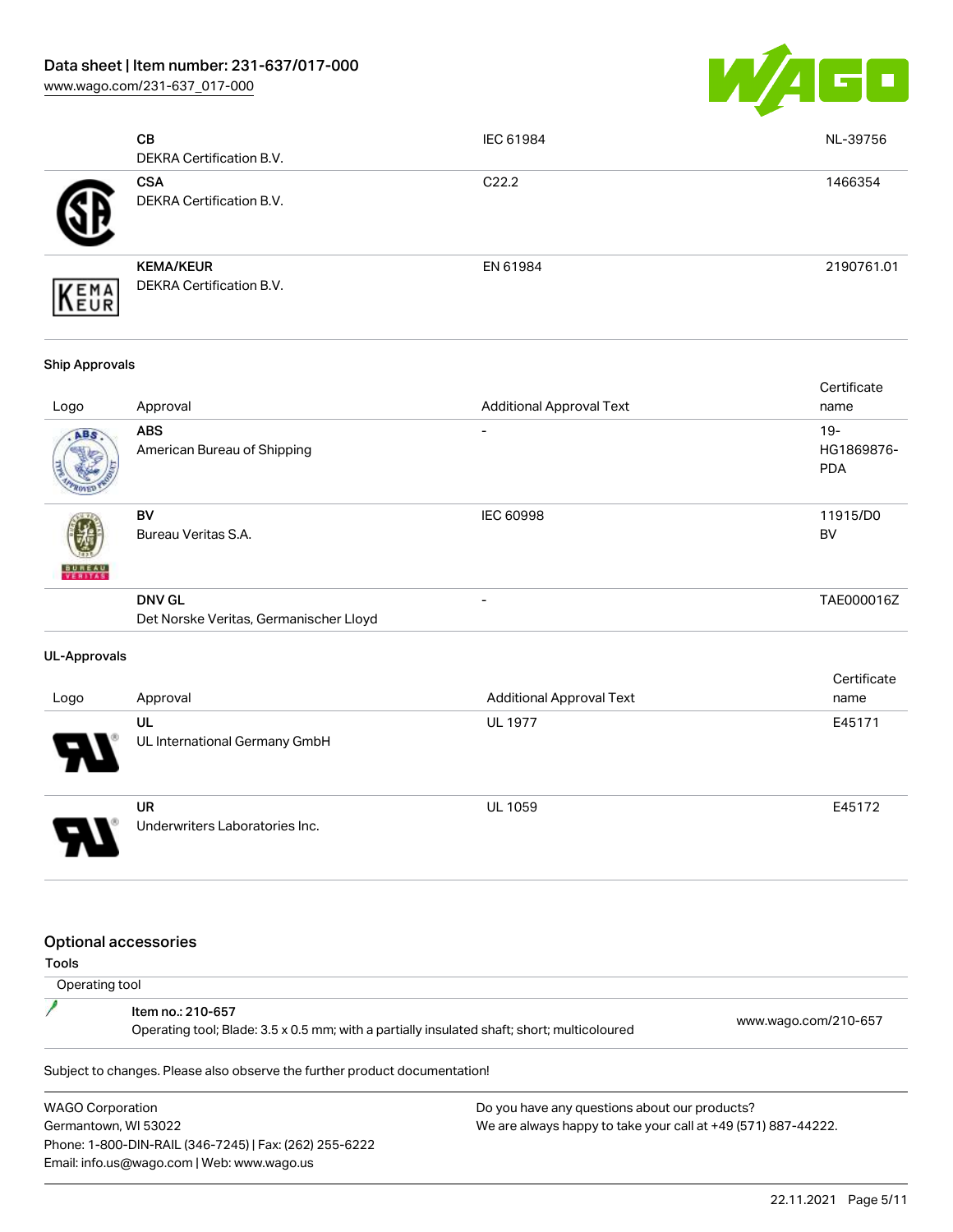[www.wago.com/231-637\\_017-000](http://www.wago.com/231-637_017-000)



Item no.: 210-720

 $\overline{\phantom{a}}$ 

Operating tool; Blade: 3.5 x 0.5 mm; with a partially insulated shaft; multicoloured [www.wago.com/210-720](http://www.wago.com/210-720)

| Marking accessories  |                                                                                                                                                                                      |                                  |
|----------------------|--------------------------------------------------------------------------------------------------------------------------------------------------------------------------------------|----------------------------------|
| Marking strip        |                                                                                                                                                                                      |                                  |
|                      | Item no.: 210-332/508-202<br>Marking strips; as a DIN A4 sheet; MARKED; 1-16 (160x); Height of marker strip: 3 mm; Strip length 182<br>mm; Horizontal marking; Self-adhesive; white  | www.wago.com/210-332<br>/508-202 |
|                      | Item no.: 210-332/508-204<br>Marking strips; as a DIN A4 sheet; MARKED; 17-32 (160x); Height of marker strip: 3 mm; Strip length<br>182 mm; Horizontal marking; Self-adhesive; white | www.wago.com/210-332<br>/508-204 |
|                      | Item no.: 210-332/508-206<br>Marking strips; as a DIN A4 sheet; MARKED; 33-48 (160x); Height of marker strip: 3 mm; Strip length<br>182 mm; Horizontal marking; Self-adhesive; white | www.wago.com/210-332<br>/508-206 |
|                      | Item no.: 210-332/508-205<br>Marking strips; as a DIN A4 sheet; MARKED; 1-32 (80x); Height of marker strip: 3 mm; Strip length 182<br>mm; Horizontal marking; Self-adhesive; white   | www.wago.com/210-332<br>/508-205 |
| Mounting             |                                                                                                                                                                                      |                                  |
| Mounting accessories |                                                                                                                                                                                      |                                  |
|                      | Item no.: 209-147<br>Self-tapping screw                                                                                                                                              | www.wago.com/209-147             |
|                      | Item no.: 231-194<br>Self-tapping screw; B 2.2x13, fixing hole 1.8 mm Ø                                                                                                              | www.wago.com/231-194             |
|                      | Item no.: 231-195<br>Screw with nut; M2x12; for fixing element                                                                                                                       | www.wago.com/231-195             |
| <b>Ferrules</b>      |                                                                                                                                                                                      |                                  |
| Ferrule              |                                                                                                                                                                                      |                                  |
|                      | Item no.: 216-101<br>Ferrule; Sleeve for 0.5 mm <sup>2</sup> / AWG 22; uninsulated; electro-tin plated; silver-colored                                                               | www.wago.com/216-101             |
|                      | Item no.: 216-104<br>Ferrule; Sleeve for 1.5 mm <sup>2</sup> / AWG 16; uninsulated; electro-tin plated; silver-colored                                                               | www.wago.com/216-104             |
|                      | Item no.: 216-106<br>Ferrule; Sleeve for 2.5 mm <sup>2</sup> / AWG 14; uninsulated; electro-tin plated; silver-colored                                                               | www.wago.com/216-106             |
|                      | Item no.: 216-102<br>Ferrule; Sleeve for 0.75 mm <sup>2</sup> / AWG 20; uninsulated; electro-tin plated; silver-colored                                                              | www.wago.com/216-102             |
|                      | Item no.: 216-103<br>Ferrule; Sleeve for 1 mm <sup>2</sup> / AWG 18; uninsulated; electro-tin plated                                                                                 | www.wago.com/216-103             |
|                      | Item no.: 216-123<br>Ferrule; Sleeve for 1 mm <sup>2</sup> / AWG 18; uninsulated; electro-tin plated; silver-colored                                                                 | www.wago.com/216-123             |
|                      |                                                                                                                                                                                      |                                  |

Subject to changes. Please also observe the further product documentation!

| <b>WAGO Corporation</b>                                | Do you have any questions about our products?                 |
|--------------------------------------------------------|---------------------------------------------------------------|
| Germantown, WI 53022                                   | We are always happy to take your call at +49 (571) 887-44222. |
| Phone: 1-800-DIN-RAIL (346-7245)   Fax: (262) 255-6222 |                                                               |
| Email: info.us@wago.com   Web: www.wago.us             |                                                               |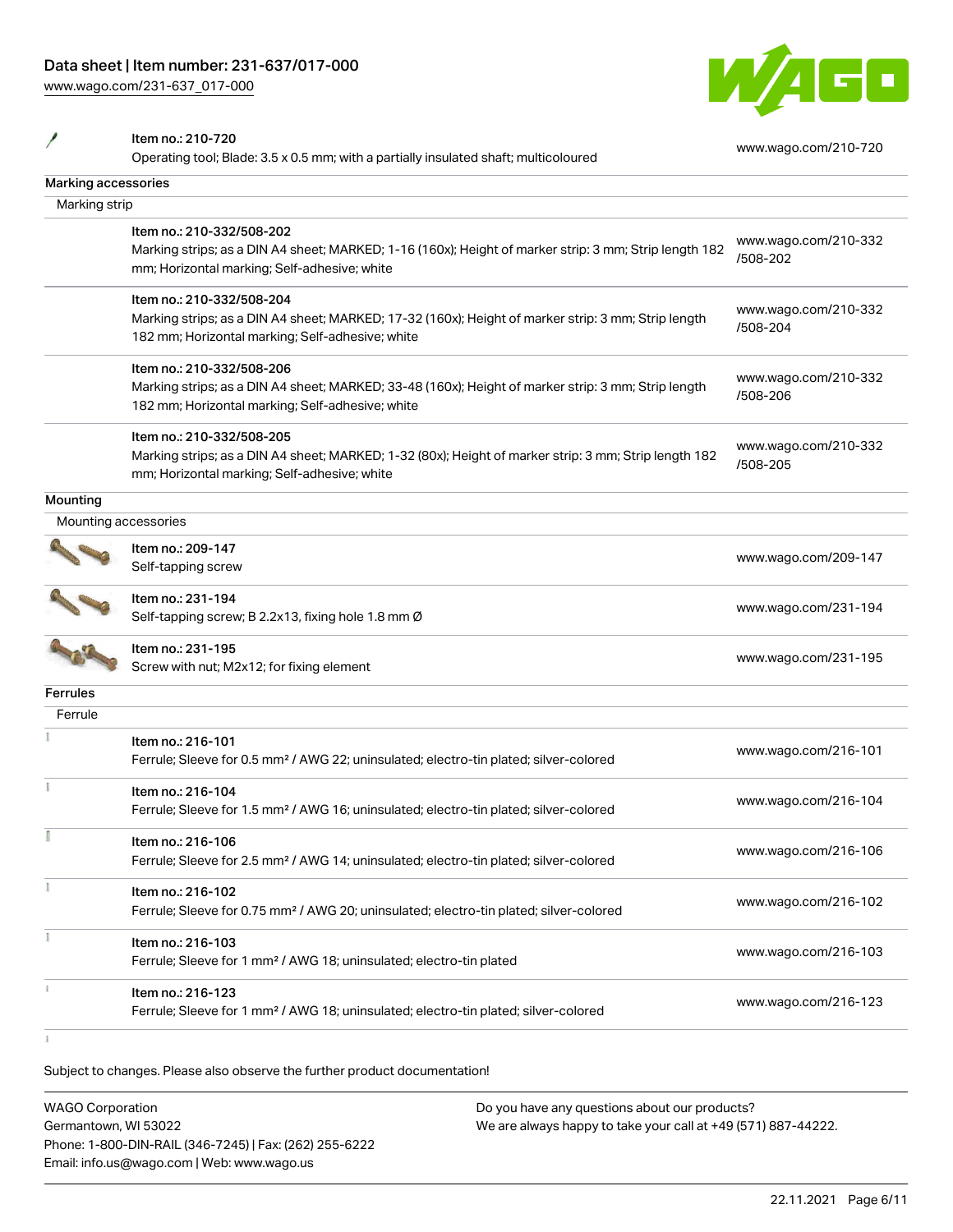Phone: 1-800-DIN-RAIL (346-7245) | Fax: (262) 255-6222

Email: info.us@wago.com | Web: www.wago.us

[www.wago.com/231-637\\_017-000](http://www.wago.com/231-637_017-000)



|    | Item no.: 216-122<br>Ferrule; Sleeve for 0.75 mm <sup>2</sup> / AWG 20; uninsulated; electro-tin plated; silver-colored                                                                           |                                                                                                                | www.wago.com/216-122 |
|----|---------------------------------------------------------------------------------------------------------------------------------------------------------------------------------------------------|----------------------------------------------------------------------------------------------------------------|----------------------|
| I. | Item no.: 216-124<br>Ferrule; Sleeve for 1.5 mm <sup>2</sup> / AWG 16; uninsulated; electro-tin plated                                                                                            |                                                                                                                | www.wago.com/216-124 |
|    | Item no.: 216-142<br>Ferrule; Sleeve for 0.75 mm <sup>2</sup> / 18 AWG; uninsulated; electro-tin plated; electrolytic copper; gastight<br>crimped; acc. to DIN 46228, Part 1/08.92                |                                                                                                                | www.wago.com/216-142 |
|    | Item no.: 216-132<br>Ferrule; Sleeve for 0.34 mm <sup>2</sup> / AWG 24; uninsulated; electro-tin plated                                                                                           |                                                                                                                | www.wago.com/216-132 |
|    | Item no.: 216-121<br>Ferrule; Sleeve for 0.5 mm <sup>2</sup> / AWG 22; uninsulated; electro-tin plated; silver-colored                                                                            |                                                                                                                | www.wago.com/216-121 |
|    | Item no.: 216-143<br>Ferrule; Sleeve for 1 mm <sup>2</sup> / AWG 18; uninsulated; electro-tin plated; electrolytic copper; gastight<br>crimped; acc. to DIN 46228, Part 1/08.92                   |                                                                                                                | www.wago.com/216-143 |
|    | Item no.: 216-131<br>Ferrule; Sleeve for 0.25 mm <sup>2</sup> / AWG 24; uninsulated; electro-tin plated; silver-colored                                                                           |                                                                                                                | www.wago.com/216-131 |
|    | Item no.: 216-141<br>Ferrule; Sleeve for 0.5 mm <sup>2</sup> / 20 AWG; uninsulated; electro-tin plated; electrolytic copper; gastight<br>crimped; acc. to DIN 46228, Part 1/08.92                 |                                                                                                                | www.wago.com/216-141 |
|    | Item no.: 216-152<br>Ferrule; Sleeve for 0.34 mm <sup>2</sup> / AWG 24; uninsulated; electro-tin plated                                                                                           |                                                                                                                | www.wago.com/216-152 |
|    | Item no.: 216-203<br>Ferrule; Sleeve for 1 mm <sup>2</sup> / AWG 18; insulated; electro-tin plated; red                                                                                           |                                                                                                                | www.wago.com/216-203 |
|    | Item no.: 216-202<br>Ferrule; Sleeve for 0.75 mm <sup>2</sup> / 18 AWG; insulated; electro-tin plated; gray                                                                                       |                                                                                                                | www.wago.com/216-202 |
|    | Item no.: 216-151<br>Ferrule; Sleeve for 0.25 mm <sup>2</sup> / AWG 24; uninsulated; electro-tin plated                                                                                           |                                                                                                                | www.wago.com/216-151 |
| Â  | Item no.: 216-204<br>Ferrule; Sleeve for 1.5 mm <sup>2</sup> / AWG 16; insulated; electro-tin plated; black                                                                                       |                                                                                                                | www.wago.com/216-204 |
|    | Item no.: 216-144<br>Ferrule; Sleeve for 1.5 mm <sup>2</sup> / AWG 16; uninsulated; electro-tin plated; electrolytic copper; gastight<br>crimped; acc. to DIN 46228, Part 1/08.92; silver-colored |                                                                                                                | www.wago.com/216-144 |
|    | Item no.: 216-201<br>Ferrule; Sleeve for 0.5 mm <sup>2</sup> / 20 AWG; insulated; electro-tin plated; white                                                                                       |                                                                                                                | www.wago.com/216-201 |
| ٠  | Item no.: 216-223<br>Ferrule; Sleeve for 1 mm <sup>2</sup> / AWG 18; insulated; electro-tin plated; red                                                                                           |                                                                                                                | www.wago.com/216-223 |
|    | Item no.: 216-241<br>Ferrule; Sleeve for 0.5 mm <sup>2</sup> / 20 AWG; insulated; electro-tin plated; electrolytic copper; gastight<br>crimped; acc. to DIN 46228, Part 4/09.90; white            |                                                                                                                | www.wago.com/216-241 |
|    | Item no.: 216-242<br>Ferrule; Sleeve for 0.75 mm <sup>2</sup> / 18 AWG; insulated; electro-tin plated; electrolytic copper; gastight                                                              |                                                                                                                | www.wago.com/216-242 |
|    | Subject to changes. Please also observe the further product documentation!                                                                                                                        |                                                                                                                |                      |
|    | <b>WAGO Corporation</b><br>Germantown, WI 53022                                                                                                                                                   | Do you have any questions about our products?<br>We are always happy to take your call at +49 (571) 887-44222. |                      |

22.11.2021 Page 7/11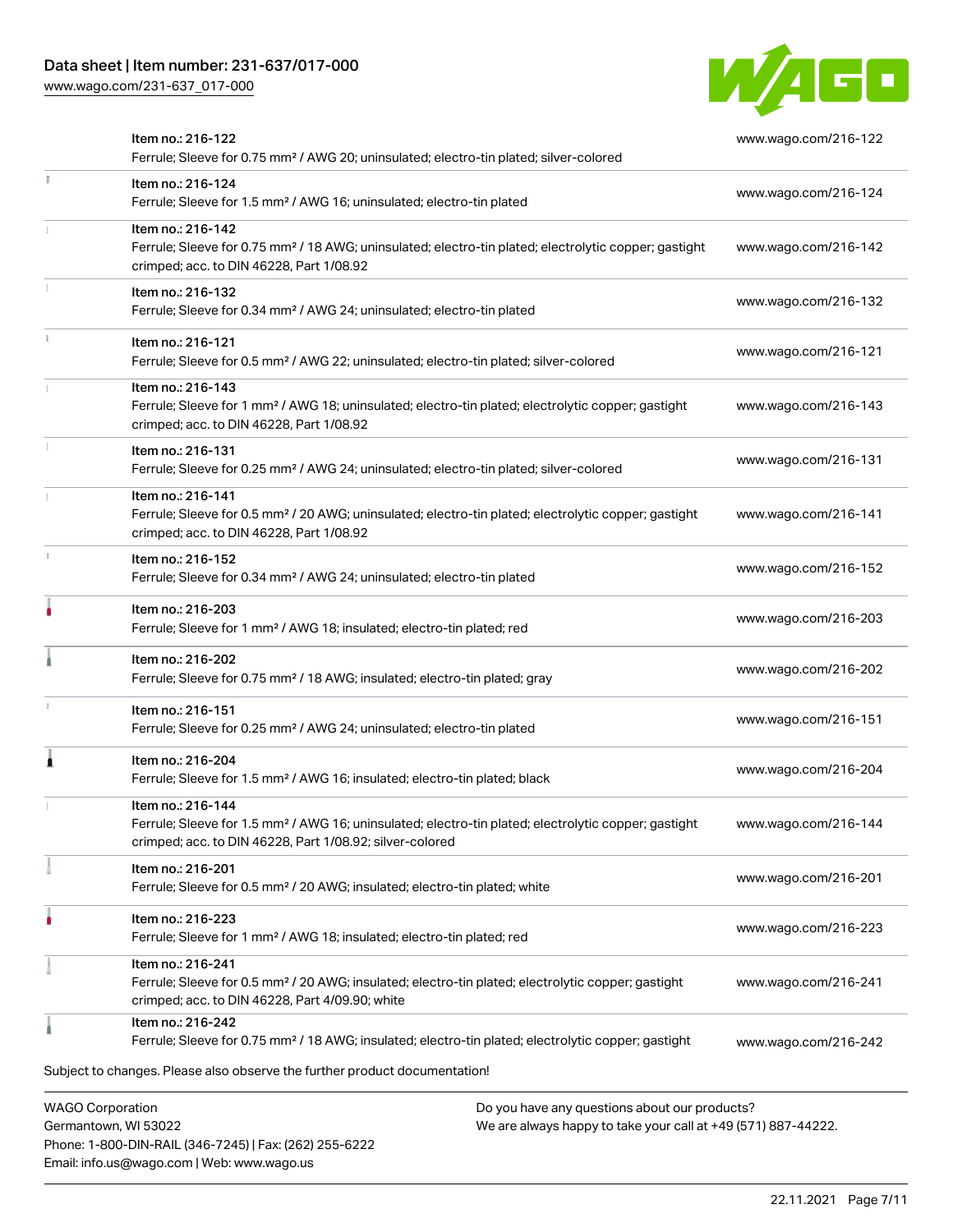[www.wago.com/231-637\\_017-000](http://www.wago.com/231-637_017-000)



crimped; acc. to DIN 46228, Part 4/09.90; gray

|   | Item no.: 216-222<br>Ferrule; Sleeve for 0.75 mm <sup>2</sup> / 18 AWG; insulated; electro-tin plated; gray                                                                                             | www.wago.com/216-222 |
|---|---------------------------------------------------------------------------------------------------------------------------------------------------------------------------------------------------------|----------------------|
|   | Item no.: 216-221<br>Ferrule; Sleeve for 0.5 mm <sup>2</sup> / 20 AWG; insulated; electro-tin plated; white                                                                                             | www.wago.com/216-221 |
| Â | Item no.: 216-224<br>Ferrule; Sleeve for 1.5 mm <sup>2</sup> / AWG 16; insulated; electro-tin plated; black                                                                                             | www.wago.com/216-224 |
|   | Item no.: 216-243<br>Ferrule; Sleeve for 1 mm <sup>2</sup> / AWG 18; insulated; electro-tin plated; electrolytic copper; gastight crimped; www.wago.com/216-243<br>acc. to DIN 46228, Part 4/09.90; red |                      |
|   | Item no.: 216-244<br>Ferrule; Sleeve for 1.5 mm <sup>2</sup> / AWG 16; insulated; electro-tin plated; electrolytic copper; gastight<br>crimped; acc. to DIN 46228, Part 4/09.90; black                  | www.wago.com/216-244 |
|   | Item no.: 216-263<br>Ferrule; Sleeve for 1 mm <sup>2</sup> / AWG 18; insulated; electro-tin plated; electrolytic copper; gastight crimped; www.wago.com/216-263<br>acc. to DIN 46228, Part 4/09.90; red |                      |
| Â | Item no.: 216-264<br>Ferrule; Sleeve for 1.5 mm <sup>2</sup> / AWG 16; insulated; electro-tin plated; electrolytic copper; gastight<br>crimped; acc. to DIN 46228, Part 4/09.90; black                  | www.wago.com/216-264 |
| ۸ | Item no.: 216-284<br>Ferrule; Sleeve for 1.5 mm <sup>2</sup> / AWG 16; insulated; electro-tin plated; electrolytic copper; gastight<br>crimped; acc. to DIN 46228, Part 4/09.90; black                  | www.wago.com/216-284 |
|   | Item no.: 216-262<br>Ferrule; Sleeve for 0.75 mm <sup>2</sup> / 18 AWG; insulated; electro-tin plated; electrolytic copper; gastight<br>crimped; acc. to DIN 46228, Part 4/09.90; gray                  | www.wago.com/216-262 |
|   | Item no.: 216-301<br>Ferrule; Sleeve for 0.25 mm <sup>2</sup> / AWG 24; insulated; electro-tin plated; yellow                                                                                           | www.wago.com/216-301 |
|   | Item no.: 216-321<br>Ferrule; Sleeve for 0.25 mm <sup>2</sup> / AWG 24; insulated; electro-tin plated; yellow                                                                                           | www.wago.com/216-321 |
|   | Item no.: 216-322<br>Ferrule; Sleeve for 0.34 mm <sup>2</sup> / 22 AWG; insulated; electro-tin plated; green                                                                                            | www.wago.com/216-322 |
|   | Item no.: 216-302<br>Ferrule; Sleeve for 0.34 mm <sup>2</sup> / 22 AWG; insulated; electro-tin plated; light turquoise                                                                                  | www.wago.com/216-302 |
|   |                                                                                                                                                                                                         |                      |

# Downloads Documentation

| Additional Information |
|------------------------|

| Auditional Information |            |        |          |
|------------------------|------------|--------|----------|
| Technical explanations | 2019 Apr 3 | pdf    | Download |
|                        |            | 2.0 MB |          |

Subject to changes. Please also observe the further product documentation!

| <b>WAGO Corporation</b>                                | Do you have any questions about our products?                 |  |  |
|--------------------------------------------------------|---------------------------------------------------------------|--|--|
| Germantown, WI 53022                                   | We are always happy to take your call at +49 (571) 887-44222. |  |  |
| Phone: 1-800-DIN-RAIL (346-7245)   Fax: (262) 255-6222 |                                                               |  |  |
| Email: info.us@wago.com   Web: www.wago.us             |                                                               |  |  |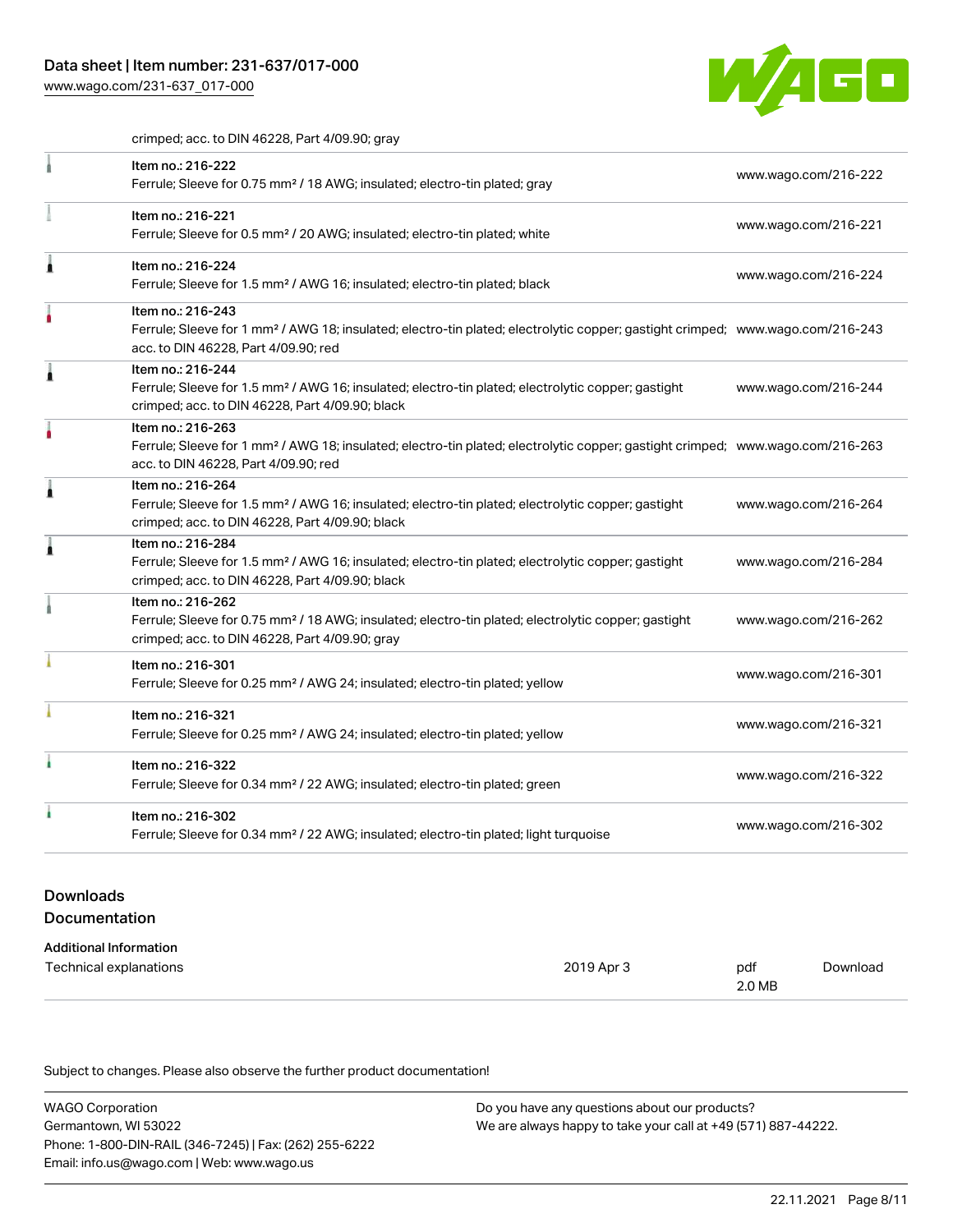

#### CAD files

CAD data

#### 2D/3D Models 231-637/017-000 URL [Download](https://www.wago.com/global/d/3D_URLS_231-637_017-000) CAE data EPLAN Data Portal 231-637/017-000 URL [Download](https://www.wago.com/global/d/EPLAN_URLS_231-637%252F017-000) ZUKEN Portal 231-637/017-000 URL [Download](https://www.wago.com/global/d/Zuken_URLS_231-637_017-000) EPLAN Data Portal 231-637/017-000 URL [Download](https://www.wago.com/global/d/EPLAN_URLS_231-637_017-000) PCB Design Symbol and Footprint 231-637/017-000 URL [Download](https://www.wago.com/global/d/UltraLibrarian_URLS_231-637_017-000)CAx data for your PCB design, consisting of "schematic symbols and PCB footprints", allow easy integration of the WAGO component into your development environment. Supported formats:  $\blacksquare$ Accel EDA 14 & 15  $\blacksquare$ Altium 6 to current version  $\blacksquare$ Cadence Allegro  $\blacksquare$ **DesignSpark** П Eagle Libraries  $\blacksquare$ KiCad  $\blacksquare$ Mentor Graphics BoardStation  $\blacksquare$ Mentor Graphics Design Architect  $\blacksquare$ Mentor Graphics Design Expedition 99 and 2000  $\blacksquare$ OrCAD 9.X PCB and Capture  $\blacksquare$ PADS PowerPCB 3, 3.5, 4.X, and 5.X  $\blacksquare$ PADS PowerPCB and PowerLogic 3.0  $\blacksquare$ PCAD 2000, 2001, 2002, 2004, and 2006 П Pulsonix 8.5 or newer  $\blacksquare$ **STL** П 3D STEP

- $\blacksquare$ TARGET 3001!
- П View Logic ViewDraw
- $\blacksquare$ Quadcept
- П Zuken CadStar 3 and 4

Subject to changes. Please also observe the further product documentation!

WAGO Corporation Germantown, WI 53022 Phone: 1-800-DIN-RAIL (346-7245) | Fax: (262) 255-6222 Email: info.us@wago.com | Web: www.wago.us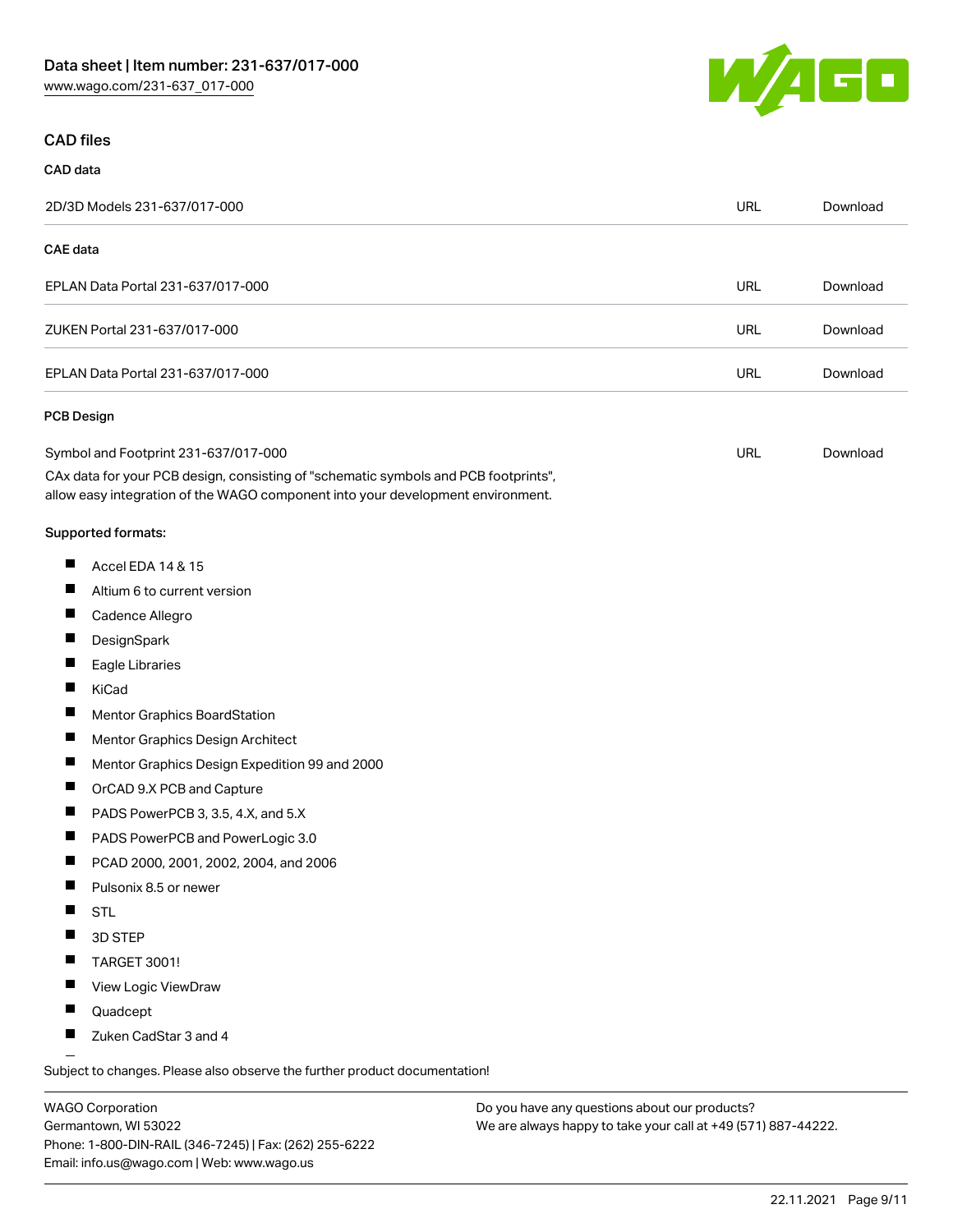

 $\blacksquare$ Zuken CR-5000 and CR-8000

PCB Component Libraries (EDA), PCB CAD Library Ultra Librarian

## Environmental Product Compliance

#### Compliance Search

| Environmental Product Compliance 231-637/017-000                                                          | URL | Download |
|-----------------------------------------------------------------------------------------------------------|-----|----------|
| PCB terminal block; 2.5 mm <sup>2</sup> ; Pin spacing 5.08 mm; 7-pole; CAGE CLAMP <sup>®</sup> ; clamping |     |          |
| collar; 2,50 mm <sup>2</sup> ; orange                                                                     |     |          |

#### Installation Notes



Feedthrough PCB terminal strips – frontentry conductor termination



Feedthrough PCB terminal strips can be used as front-panel feedthrough for external conductor termination.

#### Application

Subject to changes. Please also observe the further product documentation!

WAGO Corporation Germantown, WI 53022 Phone: 1-800-DIN-RAIL (346-7245) | Fax: (262) 255-6222 Email: info.us@wago.com | Web: www.wago.us